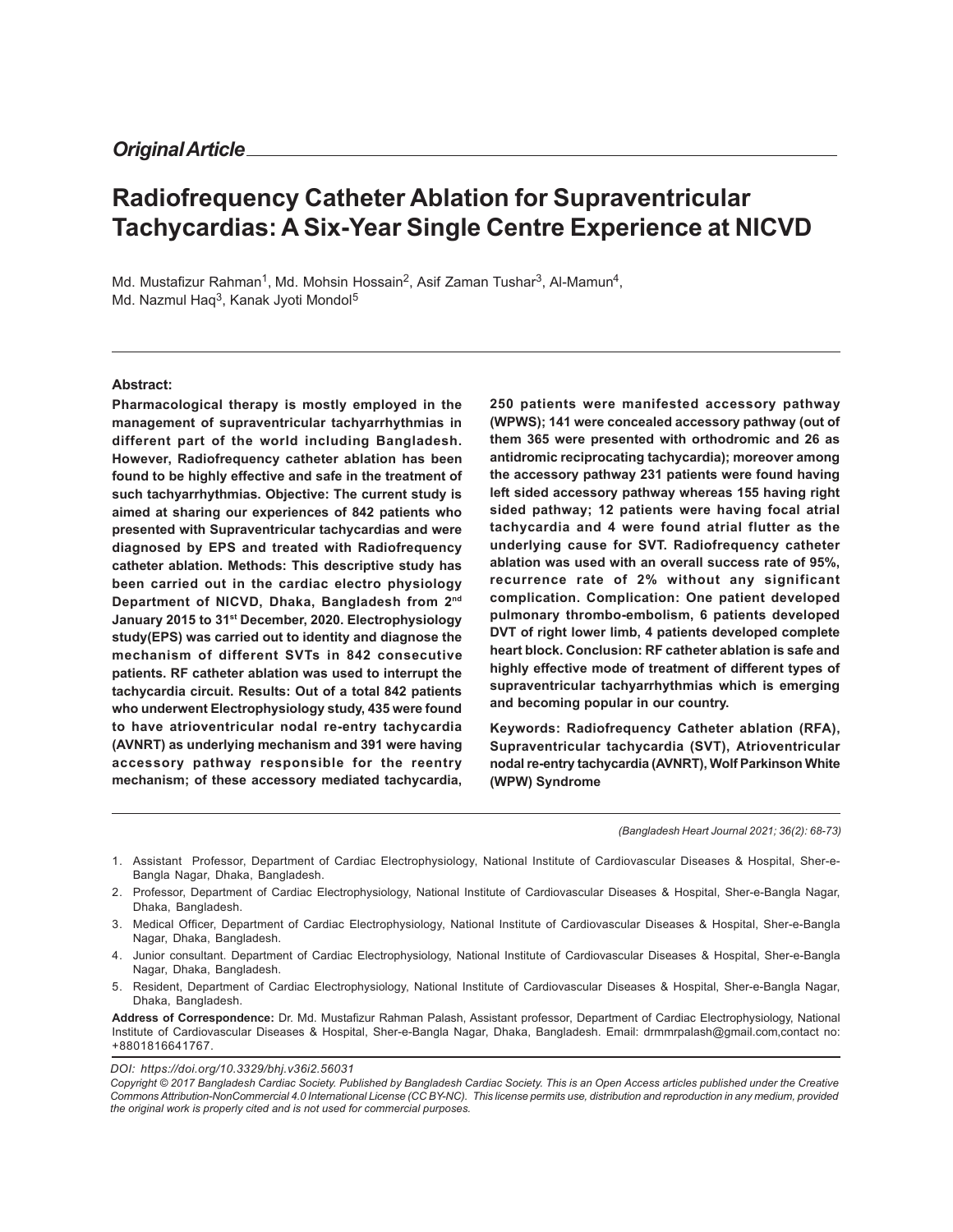# **Introduction:**

Over the last 4 decades, cardiac electrophysiological studies have gained widespread acceptance for the diagnosis and treatment of cardiac arrhythmias. The spectrum of tachyarrhythmias that can be cured by catheter ablation has increased dramatically and includes most types of supraventricular and ventricular arrhythmias. In cardiology, our ability to cure is rare. When cardiac disease is diagnosed, most of our treatments are palliative. Complaints may be diminished and life prolonged, but the disease process will not be stopped. Cure, however, is possible in the patient suffering from a tachycardia in an otherwise normal heart.  $1-4$ 

Supraventricular type of tachyarrhythmias (SVT) are a frequent cause of admissions to emergency room and mostly drug therapy is offered due to limited availability of electrophysiological (EP) services. In the past, occasionally surgery and even catheter-based DC shocks have been used for drug refractory SVT.<sup>1–4</sup> By carrying out an EP study, we can locate the site of abnormal impulse formation or a critical part of the tachycardia pathway by cardiac activation mapping during the arrhythmia. By means of a catheter, radiofrequency (RF) energy can be applied to that area, resulting in destruction of a few mm of critical tissue and cure of the patient. This technique of EP/RFA has been found to be the first line of therapy for poorly tolerated SVT with hemodynamic intolerance or recurrent symptomatic SVT.<sup>3,5-7</sup> The charm of this treatment modality is that most of the patients, once treated with EP/RFA, can have complete cure of their arrhythmia, and do not require any further drug therapy or follow-up.

The estimated prevalence of SVT is 3.5%.<sup>8</sup> There are different forms of SVT; atrioventricular nodal re-entry (AVNRT) is the most common form accounting for approximately 60% of the cases, while 30% are atrioventricular tachycardia (AVRT), atrial tachycardia and atrial flutter constitute 10% of SVT. 9

The first interventional catheter fulguration of an accessory pathway was performed by Weber and Schmiz in 1983.10 Since then, there has been lot of development to make ablation safer and now cryo-ablation has been proposed to be the safest for ablation targets close to sensitive structures like compact AV node.<sup>11</sup> The success rate of RFA depends upon the type of arrhythmia, however, it is more than 96% in atrioventricular nodal re-entry.<sup>12</sup> Although several energy sources have been used for ablation, this article will deal only with ablation of different types of supraventricular tachyarrhythmias using RF energy.

The current study is aimed at sharing our experiences of 842 patients who presented with SVTs and were diagnosed by EPS and treated with RF catheter ablation.

# **Material and Methods:**

After obtaining informed consent, 842 consecutive patients with symptomatic drug resistant SVT were admitted in the Cardiac Electrophysiology Department of NICVD, Dhaka, Bangladesh from 2<sup>nd</sup> January 2015 to 31<sup>st</sup> December, 2020. All antiarrhythmic drugs were discontinued at least three half-lives of the respective drugs before the study except amiodarone, which was withdrawn two months before study. Those with atrial fibrillation, age below 12 years of age, SVT with structurally abnormal heart, were excluded from the study. The study protocol was approved by the hospital ethical committee and patients were transferred to the lab in a fasting state having been sedated with tab. diazepam or midazolam, while pethidine was given as analgesic. An intravenous bolus dose of Regular Heparin 2500 IU for left sided procedures was routinely administered.

Four diagnostic EP catheters were introduced, through the right femoral veins and placed at the following sites; right atrial appendage (quadripolar 6-Fr catheter), right ventricular apex (quadripolar 6-Fr), His bundle region (Octopolar 6-Fr catheter) and Coronary sinus (CS) (decapolar 6-Fr catheter). A 7-Fr 4 mm ablation catheter was introduced through the right femoral vein. Left sided pathways were approached transeptally (via interatrial septal puncture) by using multipurpose 7-Fr sheath. An indifferent patch was applied on back at left scapular area. EP recording system Lab System Pro (Boston Scientific), stimulator Micropace III and Maestro 4000 (Boston scientific) EP ablator were used to deliver radiofrequency current. Before inducing tachycardia, baseline intervals (PR, QRS, QT, AH, HV) were measured. The following parameters were looked for in all the tachycardias:

- Onset of tachycardia with or without jump
- VA activation concentric/eccentric
- VA interval  $< or$  > 70 ms
- Parahisian Pacing response–Nodal or extra nodal
- Ventricular entrainment post pacing interval < or > 115 ms
- VAV or VAAV response. The SVTs were grouped into four on the basis of initiating mechanism:
	- 1. Atrioventricular nodal re-entry
	- 2. Atrioventricular reciprocating tachycardia (Right or Left sided)
	- 3. Atrial tachycardia (Right or Left sided)
	- 4. Atrial flutter (Right or Left sided)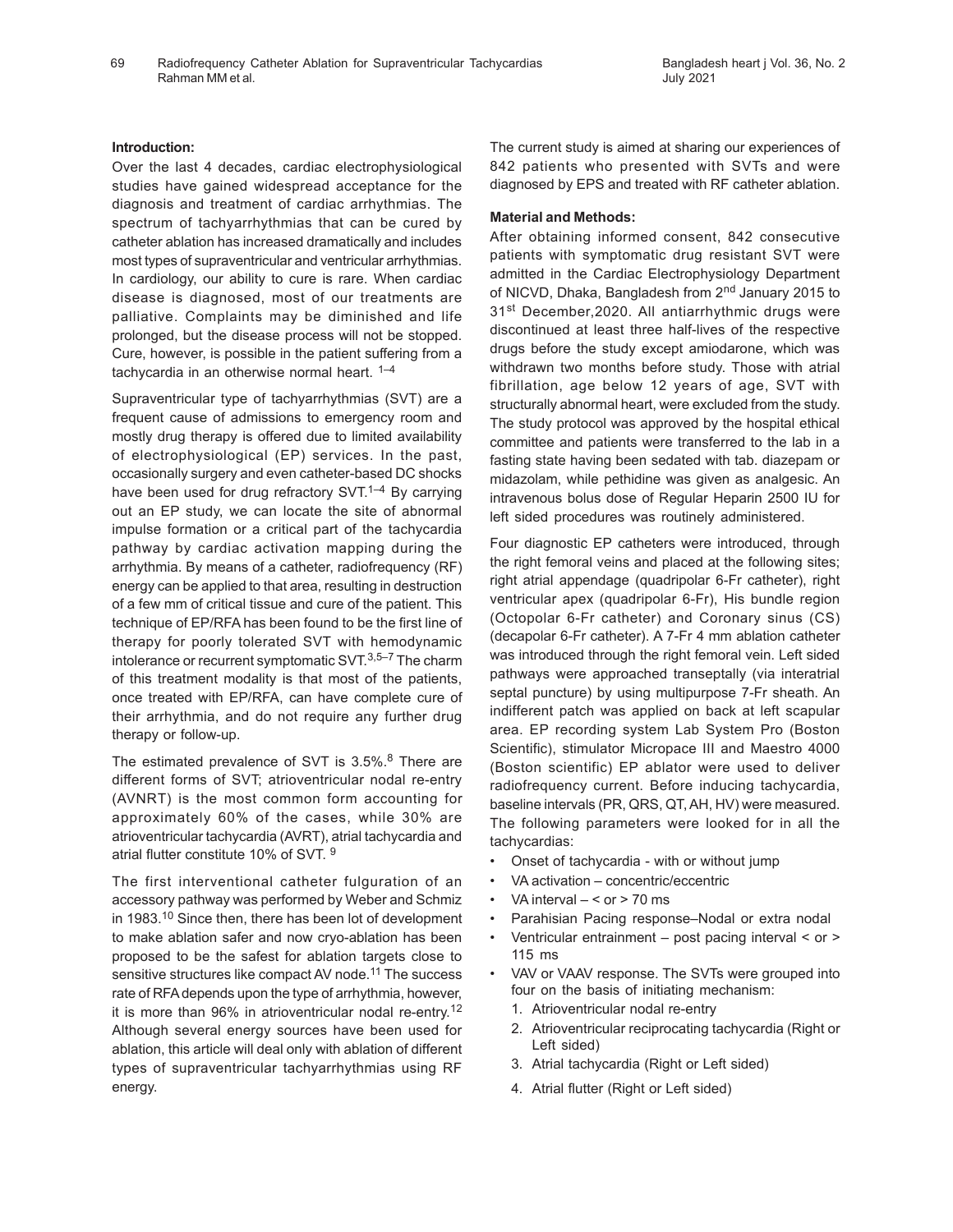The right and left accessory pathways were further grouped into lateral, septal, anterior and posterior, parahisian and middle cardiac vein on the basis of their location. For ablation in atrioventricular nodal reentry, the RF energy was applied at anterior lip of CS os to modify the slow pathway. Mostly a power of 30 watts and a temperature of 60 ºC energy was delivered for 60 Sec. The accessory pathways were modified by RF energy delivery at AV ring during sinus rhythm in manifest pathways or during tachycardia or ventricular pacing in orthodromic tachycardias. The focal atrial tachycardias were targeted when atrial intracardiac electrogram on ablation catheter was 20–30 ms earlier than surface P wave. Isthmus dependent atrial flutters were managed by ablation line across isthmus from tricuspid valve to inferior vena cava. Ablation was declared successful if no tachycardia could be induced after RFA even with isoproterenol.

# **Results:**

The mean age of our patients was 38±19 years, with male to female ratio of 1:2.37. Table-I summarizes the frequency of various types of SVTs among the patients who underwent RF ablation at our Centre and their outcomes. Majority of the patients had the clinical history of AVNRT. Among the Accessory pathways, more patients were presented with manifested ECG and the most of the patients had left sided pathways. Failure rate was more among the patients of focal atrial tachycardia.

Figure-2 shows the frequency and location of different accessory pathways. Left lateral pathways were more among our study sample.

Figure-3 shows how the pre-excitation pattern is lost on the surface ECG as soon as the accessory pathway is ablated. It is simultaneously visible in the intracardiac signals detected by the various catheters placed inside the heart at selective sites; there is fusion of AV signals which is lost after the pathway is ablated, and the AV signals become clearly separated from each other.

| Supraventricular tachycardias | Number | Percentage % | Outcome        |                |
|-------------------------------|--------|--------------|----------------|----------------|
|                               |        |              | <b>Success</b> | Failure        |
| <b>AVNRT</b>                  | 435    | 51.66%       | 428(98%)       | 07             |
| <b>AVRT</b>                   | 391    | 46.43%       | 366(93%)       | 25             |
| Concealed                     | 141    | 16.74%       | 127            | 14             |
| Menifested                    | 250    | 29.69%       | 239            | 11             |
| Right sided pathways          | 153    | 18.17%       | 140            | 13             |
| Left sided pathways           | 231    | 27.43%       | 221            | 10             |
| Middle cardiac vein           | 4      | 0.47%        | 03             | 01             |
| Mahaim pathway                | 3      | 0.35%        | 02             | 0 <sub>1</sub> |
| Orthdromic                    | 365    | 43.34%       | 346            | 19             |
| Antidromic                    | 26     | 3.08%        | 20             | 06             |
| Focal atrial tachycardia      | 12     | 1.42%        | 02             | 10             |
| <b>Atrial flutter</b>         | 4      | 0.47%        | 03             | 01             |
| Total                         | 842    |              | 799(95%)       | 43(5%)         |







**Fig.-1:** *Frequency of the various SVTs that have undergone EPS & RFA at our Centre.*

**Fig.-2:** *Frequency & location of different Accessory pathways that have undergone EPS/RFA at our Centre.*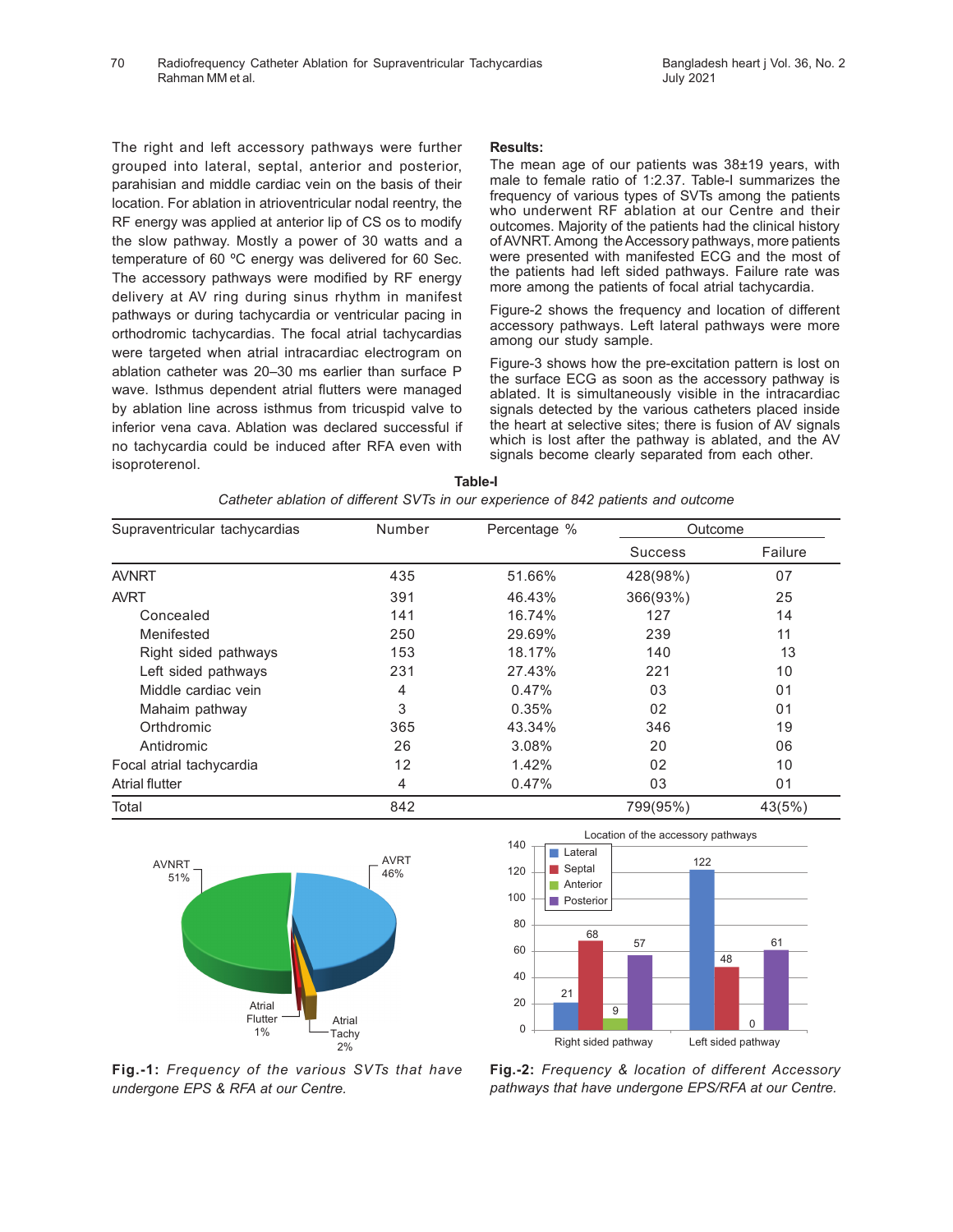

**Fig.-3:** *Top 3 tracings of surface ECG (leads II,III,V1) show pre-excitation in the first three beats which is lost in the 4th beat after RF ablation. Tracings CS of intracardiac signals show fusion of AV signals in first three beats, while separation of AV signals in the last two beats after ablation.*



**Table-II** *Common complications & its frequency during our procedure*

| Complications                 | Frequency  |  |
|-------------------------------|------------|--|
| 1. Pulmonary thrombo-embolism | $1(0.1\%)$ |  |
| 2. DVT of right lower limb    | $6(0.6\%)$ |  |
| 3. Complete heart block       | $4(0.4\%)$ |  |
| Total                         | 11(1.15%)  |  |
|                               |            |  |

**Fig.-4:** *Success rate of EPS & RFA of different SVTs at our Centre*



**Fig.-5:** *shows fluoroscopic view of AVNRT ablation in LAO 30<sup>0</sup> .*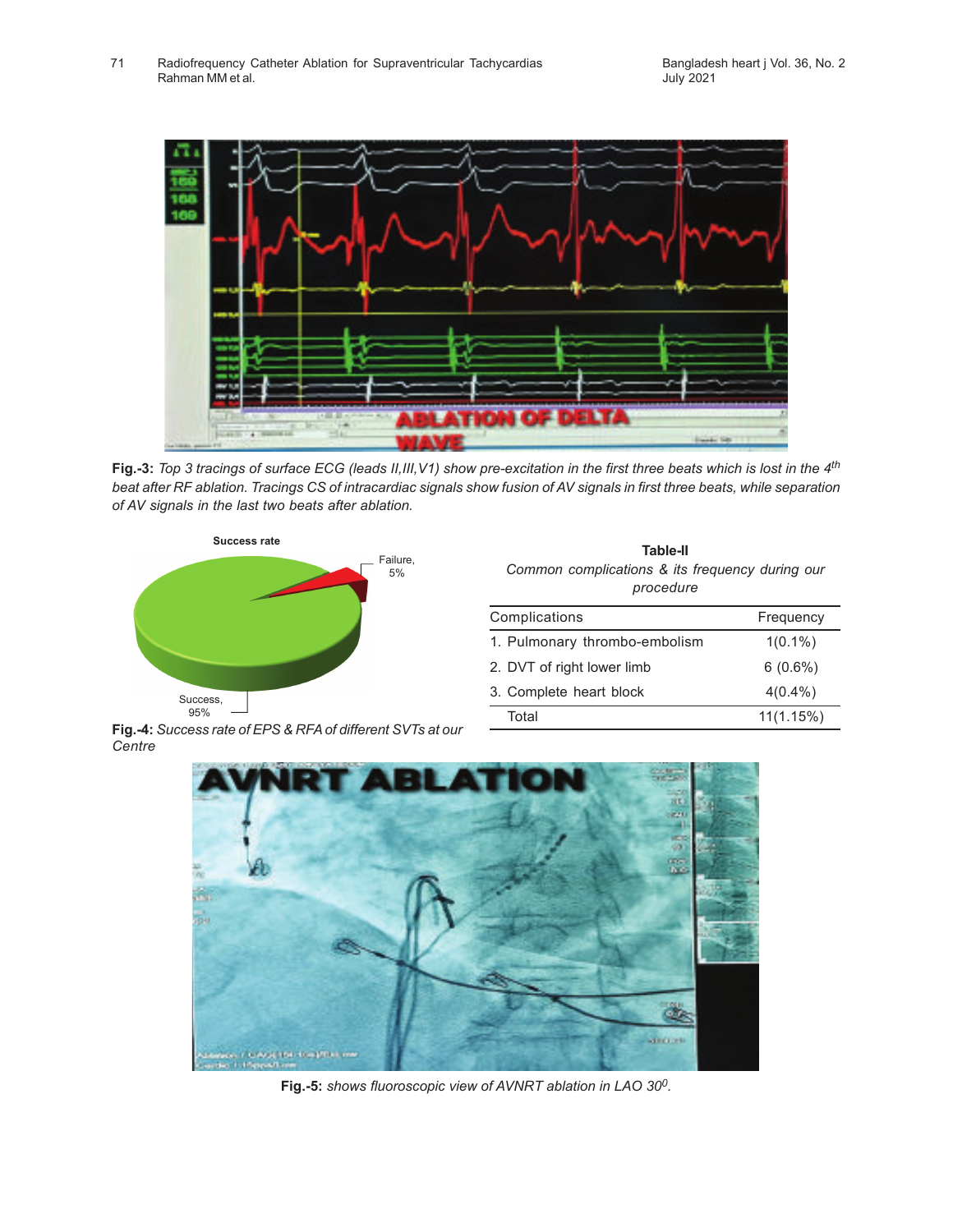Radiofrequency Catheter Ablation for Supraventricular Tachycardias 72 Bangladesh heart j Vol. 36, No. 2 Rahman MM et al.

# **Discussion:**

Atrioventricular nodal re-entry is the most common cause of regular narrow complex SVT. In our study, 52% of the tachycardias are due to atrioventricular nodal re-entry. If AVNRT are less frequent and responsive to therapy with beta blocker or Calcium channel blocker, then RFA can be deferred. However, in patients with frequent episodes or hemodynamic intolerance or those who refuse prolonged medication, RFA is a safe and cost-effective treatment modality. The success rate is more than 96% and the risk of damaging the compact AV node is less than 1% especially with cryo-ablation and the recurrence rate is also less than  $3\%$ .<sup>13,14</sup> All of the patients we ablated for SVT were symptomatic despite drug therapy. Our success rate in case of AVNRT is 98% and recurrence rate has been very low because it had been part of our protocol to look for slow junctional rhythm during RFA and to reassure with Isoproterenol that tachycardia could no longer be reinduced once RFA had been done. The presence of a junctional rhythm during slow-pathway ablation has been indisputably considered to be the most sensitive but non-specific marker of successful ablation.15 Children under age of 10 years were not considered for the reason that radiofrequency ablation is not very safe in this age and cryo-ablation is a preferable option for AVNRT.<sup>16–18</sup> The SVTs due to AVNRT, ORT and ART on the right and left side were mapped usually by ablation catheter in LAO 30º view (Fig. 5). Those with evidence of ventricular pre-excitation on resting ECG were ablated in sinus rhythm targeting the closest AV site or the site having shortest delta-V wave and/or pathway potentials. <sup>19–24</sup> The RF energy was stopped if a pathway was not visualized in a 20 sec break. Also, after successful ablation, a confirmatory burn for 60 sec at 50 watts was given in all cases to reduce the risk of recurrence. Amongst our 51 patients with left sided accessory pathways, 48 were approached transeptally in LAO 60º view while in only 3 patients, ablation was done retrogradely via left ventricle; transeptal route was preferred because of the shorter procedure (average 20 min) and lesser radiation exposure. The all patients were given Aspirin 75mg and clopidogrel 75mg for 30 days after procedure to avoid any thromboembolic event. The higher failure rate in atrial tachycardia was due to limitations of conventional EP catheters to provide adequate information about the electrical activity at the roof of right atrium. 25,26 3-dimensional or non-contact mapping system is now the preferred approach for atrial tachycardia to have better results. In our study, overall success rate was 95%(Fig:4), recurrence rate of 2% without any significant complication (only 1.15%) (Table II). One

patient developed pulmonary thrombo-embolism, 6 patients developed DVT of right lower limb, 4 patients developed complete heart block.

# **Conclusion:**

SVTs are mostly due to atrioventricular nodal re-entry or accessory pathways. RFA is a very safe and highly effective mode of treatment for SVT and should be considered as first line of therapy if EP services are available. Trans-septal approach for left side accessory pathways is also very safe and less time consuming and avoids prolonged exposure to radiation associated with retrograde approach. For atrial tachycardia, the preferred approach is non-contact mapping. However, conventional approach of RF catheter ablation is safe and highly effective mode of treatment of different types of supraventricular tachyarrhythmias which is emerging and becoming popular in our country.

# **References:**

- 1. Ward DE, Camm AJ. Treatment of tachycardia associated with the Wolff-Parkinson-White Syndrome by transvenous electrical ablation of accessory pathways. Br Heart J 1985;53:64-8.
- 2. Bardy GH, Ivey T, Coltorti F. Development, complications and limitation of catheter-mediated electrical ablation of posterior accessory atrioventricular pathways. Am J Cardiol 1988;61:309–16.
- 3. Blomström-Lundqvist C, Scheinman MM, Aliot EM, Alpert JS, Calkins H, Camm AJ, *et al*. ACC/AHA/ ESC guidelines for the management of patients with supraventricular arrhythmias executive summary. A report of the American College of Cardiology/American Heart Association Task Force on Practice Guidelines and the European Society of Cardiology Committee for Practice Guidelines (writing committee to develop guidelines for the management of patients with supraventricular arrhythmias). Developed in collaboration with NASPE-Heart Rhythm Society. J Am Coll Cardiol 2003;42:1493–531.
- 4. Kriebel T, Broistedt C, Kroll M, Sigler M, Paul T. Efficacy and safety of cryoenergy in the ablation of atrioventricular reentrant tachycardia substrates in children and adolescents. J Cardiovasc Electrophysiol 2005;16:960–6.
- 5. Gallager JJ, Pristchett FLC, Sealy WC. The prexcitation syndromes. Prog Cardovasc Dis 1978;20:285–355.